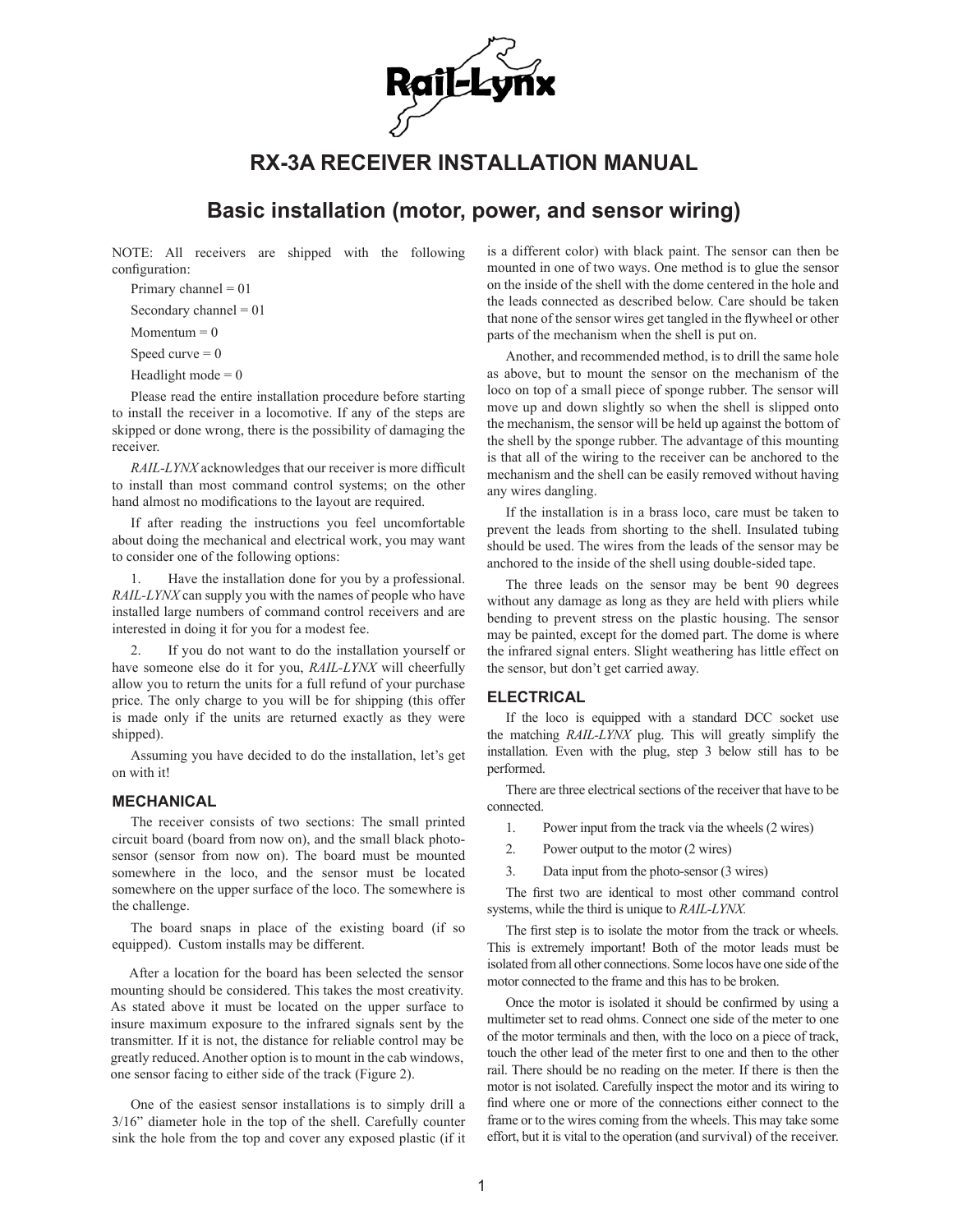After the motor is isolated the two motor drive connections should be made to the motor (Figure 1). These may be wires that were previously landed on the old board or even metal clips that go down to the motor. If the loco runs backwards from intended this can be changed through programming.

Next connect the two power leads (red and black) to the track connections. If does not matter which wire goes to which track connection, the track connections vary with different locos and manufacturers. Most diesels have two wires which connect to the wheels, or have one wire from the wheels and the other connection is via the frame. On diesels make sure power is connected to both trucks. After the power is connected, check for a short by placing the loco on a piece of test track with a multimeter set to read resistance connected across the rails. A very low reading (less than 20 ohms) indicates a short in the power wiring. Check to see if any wires are pinched, or if the leads from the two trucks are reversed.

Most steam locos have the loco frame connected to one rail of the track and the tender frame connected to the other rail. Therefore, connect one red lead to the loco frame and the other to the tender frame.

The sensor leads (white, black and green) must be connected next (Figure 2). If the sensor was mounted on the upper surface of the diesel or tender and the leads bent and passed through three holes (a common method), then the three wires may be soldered to the three leads of the sensor. Care should be taken not to apply the soldering iron to the leads too long (3 to 5 seconds max.) or the sensor may be damaged. Make sure that the green and white leads are not reversed (the black lead goes to the center lead and that's tough to reverse). Please closely follow Figure 1 for the green and white connections and remember to picture how they look when viewed from the bottom, which is where the solder connections will be made. A piece of shrink tubing can be placed on the center pin to prevent any of the leads from shorting.

To test the receiver place the loco on a piece of test track. Connect the power supply or power pack to the track with the 10 ohm resistor (the one supplied with the receiver) connected in series with one of the leads (Figure 3). This resistor will most likely (but not positively) protect the receiver from a wiring error. Connect a multimeter set to read voltage as shown in figure.

Slowly advance the speed control on the power pack and observe the voltage reading on the meter. If the meter reads backwards, reverse the meter leads. Continue to increase the voltage until 12 volts is reached. If, as the speed control is increased, the voltage does not read anything, or reads very little, most likely a short or miswire has occurred. A finger placed on the resistor can detect any temperature rise. The resistor will get hot if any thing is wrong! If the voltage does not increase and/or the resistor gets hot, quickly remove the power. After removing power, recheck the wiring. Normally the resistor will prevent any damage to the receiver if something is wrong with the installation.

During all this time the loco should not move, but sit patiently and wait for a command from the hand-held transmitter. If it starts to move there is probably a miswire. Turn off the power and recheck the wiring.

If everything seems OK, turn on the *RAIL-LYNX* transmitter by moving the toggle switch to the on position. Set the top channel switch to "0" and the lower channel switch to "1". This selects channel 01, which is the primary channel that all receivers are initially loaded with before shipment. Move the "FORWARD" switch to the right (HL), point the transmitter toward the loco, depress the right hand

DIRECTION button and rotate the speed knob to about the eight or nine o'clock position.

The loco should begin to move or at lease make a buzzing sound. If the loco just buzzes, increase the speed knob until it starts to move. To stop the loco depress the "STOP" button. After stopping the loco depress the left hand DIRECTION button. The loco should move in the opposite direction. If the loco behaves correctly the wiring is correct.

With the "FORWARD" switch in the "HL" position the loco should move in the forward direction, when the right hand DIRECTION button is pushed, if it moves in the rearward direction simply reprogram the receiver with the HL/RL switch in the opposite position.

On the first installation it may be desirable to make all connections temporary and operate the loco without the shell to confirm that the wiring is correct and understood. Please be very careful to make sure that none of the wiring or sensor leads touch the loco frame or the track as severe damage can result.

That's all there is to it… that wasn't all that bad, was it?

## **ADVANCED FEATURES AND INSTALLATION**

### **SPEED CURVE**

There are five speed curves stored in the receiver. Curves 0-3 are stored in program memory and cannot be changed. Curve 4 is stored in data memory and can be customer designed and loaded using SPEED-LYNX and any computer capable running DOS.

The speed curve determines the speed of the loco vs the position of the speed knob.

Speed curve 0 is a linear straight line from 0 to 100% of track voltage.

Speed curve 1 is a linear straight line from 0 to 75% of track voltage.

Speed curve 2 is a linear straight line from 0 to 50% of track voltage.

Speed curve 3 is a linear straight line from 0 to 37% of track voltage

Speed curve 4 is a CUSTOM SPEED CURVE.

As shipped the receiver does not have a speed curve 4, it should not be selected.

If can be changed using the SPEED-LYNX software running under DOS, and either the loader module, or any repeater. Any of the 126 speed values may be assigned to any of the 32 knob positions to produce any type of curve desired. See the SPEED-LYNX manual.

#### **SPEED CURVE SELECTION**

To select one of the speed curves, set the loco's primary channel on the channel switches and set the speed knob in position 0 (full stop), 1, 2, 3, or 4. While holding the "SHIFT" button down, depress the hidden button on the bottom of the XMTR. This will select the desired speed curve.

**CAUTION;** this command is an offshoot of the primary channel command and will be accepted by any loco equipped with an older RX-1 receiver seeing the message. It should normally be used only during installation on the bench, or be sure you prevent any other locos in the area from accidentally accepting the command.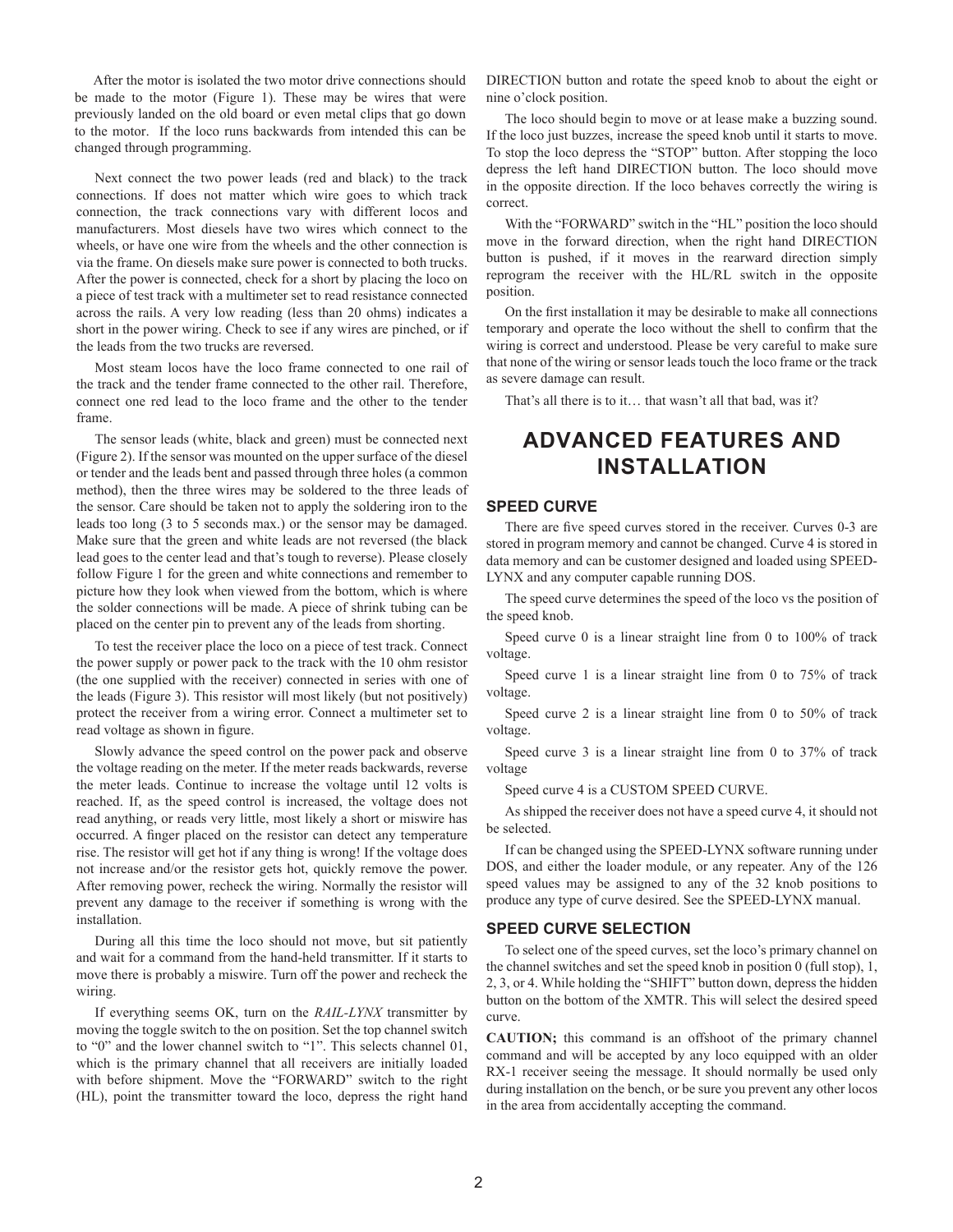### **SPEED OFFSET**

This is used to correct for a loco that doesn't start until the speed is increased to a fairly high value. This command essentially adds several (up to 7) clicks to the speed knob's position. Any number over 7 will be interpreted as 7.

For example, suppose a loco does not start to move until the speed knob has reached 6 clicks. A reasonable correction would be to add 4 clicks of positive speed offset. To do this, set the loco's primary channel on the channel switches, and advance the speed knob 4 clicks above 0. Depress the hidden button on the bottom of the XMTR. This will load an offset of 4 into the loco. Now the loco should start to move after only 2 clicks.

**CAUTION:** This command is an offshoot of the primary channel command and will be accepted by ANY loco seeing the message. If should normally be used only during installation on the bench, or be sure you prevent any other locos in the area from accidentally accepting the command.

## **CONNECTION DIAGRAMS**



**Figure 1**



**Figure 2**



**Figure 3**